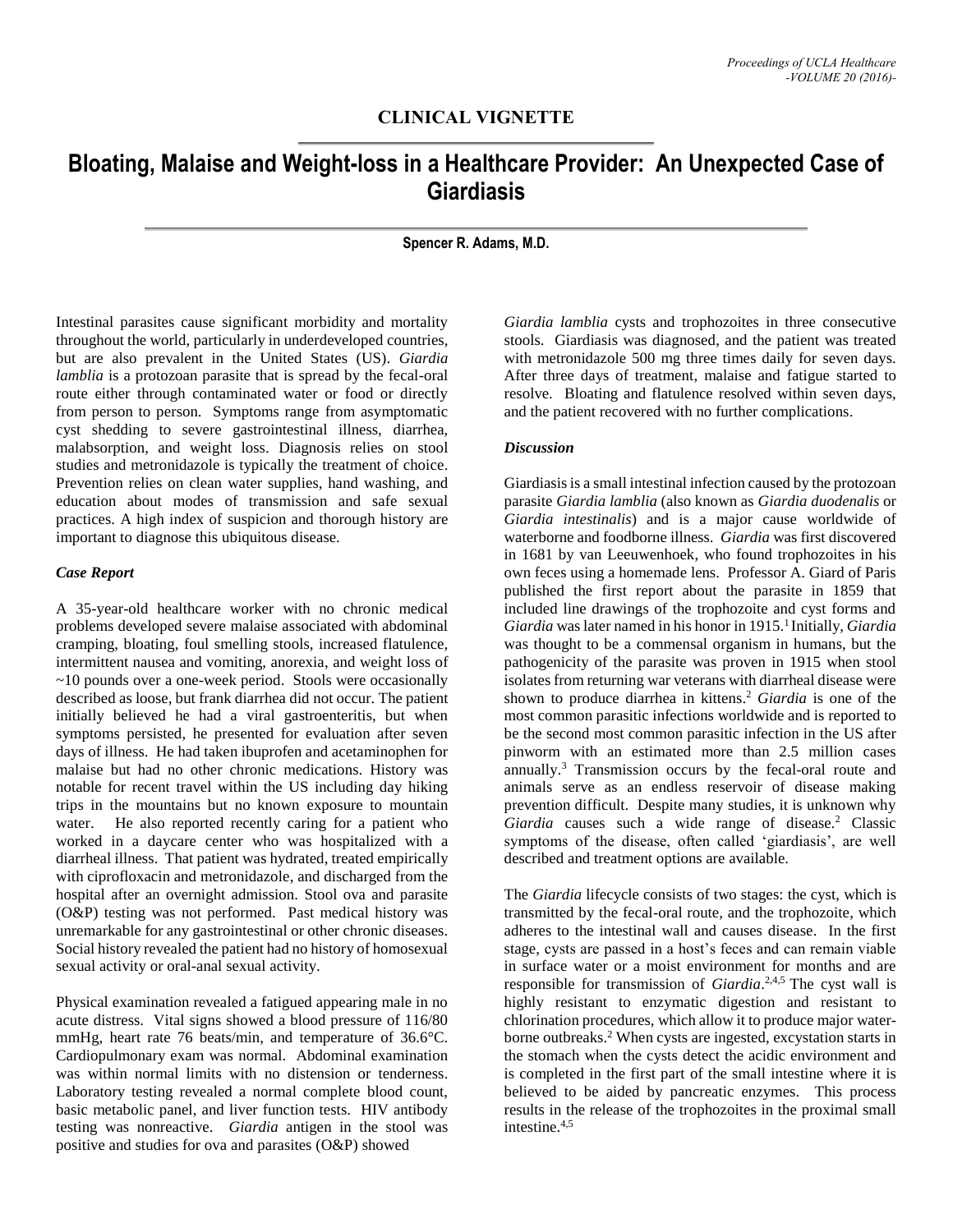The trophozoite comprises the second stage of the *Giardia* lifecycle. The trophozoite has two anteriorly placed nuclei and a flat ventral surface with an adhesive disk that allows it to attach to the brush border of intestinal epithelium and begin to replicate by binary fission. Trophozoites also have four flagella that aid in movement and attachment to enterocytes. <sup>4</sup> The trophozoite is responsible for clinical symptoms which are believed to result from both mucosal and luminal abnormalities. Mucosal changes such as damage to the intestinal brush border and mucosa, induction of a host response that causes an increase in chronic inflammatory cells and secretion of fluid and further damage, and reductions in disaccharidase activities have all been described. *Giardia* is not an invasive organism and it remains unclear why there is such an extensive variation in clinical disease. Along with mucosal factors, several luminal factors such as bacterial overgrowth and an alteration to the bile contents are also believed to contribute to clinical disease. <sup>2</sup> Like excystation, cyst formation requires environmental changes that occur as the parasite passes through the intestine. Specifically, cholesterol deprivation has been demonstrated to trigger differentiation of trophozoites into cysts. *Giardia* cannot synthesize its own cholesterol and due to intestinal absorption of this lipid, the cholesterol concentration is low below the jejunum. Thus, when *Giardia* travels down the intestine, it detects the low cholesterol levels and triggers the encystation process. <sup>5</sup> Subsequently, these cysts are then passed in the feces and the cycle begins again.

*Giardia* is ubiquitous and one of the most frequently diagnosed intestinal protozoa infections worldwide, mainly due to lack of adequate sanitation and hygiene.<sup>6</sup> Prevalence rates vary depending on location from 2-5% in the industrialized world to  $20-30\%$  in the developing world.<sup>2</sup> High-risk groups include infants and young children, travelers, and individuals with immunodeficiency. *Giardia* is typically considered in diarrhea in young children from developing countries and sporadic outbreaks of food related diarrhea in industrialized countries or in travelers returning from endemic areas.<sup>6</sup> Travel within a country such as the US can also lead to giardiasis, particularly in travelers who go from a low risk area like a large city to a high risk area such as a mountain resort or a National Park. 2 In the US, *Giardia* is found in around 5% of stool specimens from patients who have diarrheal illness that present to healthcare providers and is responsible for around 5000 hospitalizations per year and over 15,000 reported cases. 7 In the developing world, the burden of disease is much greater with an estimated 200 million people having symptomatic giardiasis, with around 500,000 new cases per year.<sup>6</sup>

*Giardia* is transmitted by the fecal-oral route either indirectly through contaminated water or food or directly from person to person. Prevalence is higher in populations with poor sanitation, close contact, and high-risk sexual behavior such as oral-anal sexual activity. <sup>3</sup> *Giardia* cysts survive in mountain streams and are resistant to chlorine levels in normal tap water leading to major water-born outbreaks involving domestic water supplies.<sup>2</sup>Children in day care and backpackers, campers, hunters, and travelers to disease-endemic areas are affected most frequently. <sup>4</sup> *Giardia* is a zoonosis and infected beaver, cattle, dogs, rodents, etc. serve as a constant reservoir of human

infection as do other humans with asymptomatic disease.<sup>3</sup> In developing countries, *Giardia* commonly infects children with a prevalence rate of up to 30% in children younger than 10 years of age. <sup>4</sup> Poor fecal-oral hygiene places children and workers in day care centers at risk. Outbreaks have also occurred in commercial food establishments and corporate office settings. 4 Thus, some patients may not have classic historical risk factors and *Giardia* should be considered in outbreaks of gastrointestinal illness.

While protozoan infections are not commonly thought of as a sexually transmitted infection, it is well known that several intestinal protozoans including *Giardia* may be spread by sexual activity, specifically by oral-anal sexual contact. Sexually active gay men and those who engage in anal or analoral sexual practices have increased risk of disease. *Giardia* has been reported frequently among men who have sex with men including high rates in several studies in Los Angeles.<sup>6</sup> Performing a detailed sexual history is important to elicit risk factors for this mode of transmission. Furthermore, it is important that healthcare practitioners provide education on the modes of transmission and risks of different sexual practices so that patients make more informed choices.

A wide range of clinical presentations can occur with giardiasis ranging from asymptomatic shedding of cysts, as well as mild self-limited diarrhea to severe symptomatic acute or chronic diarrhea. <sup>2</sup> Among those who ingest *Giardia* cysts, 5-15% pass cysts but have no symptoms, 25-50% develop acute but selflimiting diarrhea, and 35-70% have no evidence of infection at all. Cardinal complaints in symptomatic individuals with acute giardiasis include diarrhea (~90%), malaise (84%), flatulence with foul-smelling stools  $({\sim}70\%)$ , abdominal cramping  $(\sim 70\%)$ , nausea (68%), and anorexia and weight loss ( $\sim 65\%$ ).<sup>4</sup> As *Giardia* is non-invasive, the white blood cell count is typically normal and eosinophilia does not occur. Although most symptomatic individuals have a self-limiting infection over 2-4 weeks, ~30% can have chronic diarrhea often with steatorrhea and profound weight loss. <sup>2</sup> Lactase deficiency can persist for several weeks after treatment and severe malabsorption, including fat and lactose malabsorption, chronic fatigue, depression, and an irritable bowel type syndrome have been described.<sup>4,6</sup> The major complication of giardiasis is malnutrition, which can cause nutrient deficiencies in adults that typically do not have severe long-term effects but can have profound effects on growth and development in infants and young children.<sup>2</sup>

Diagnosis of *Giardia* can be challenging as acute diarrhea in adults is common (~179 million cases/year in the US) and most frequently caused by viral gastroenteritis (mainly noroviruses).<sup>8</sup> Individuals with acute diarrhea often do not present for medical evaluation, but for those that do, a thorough history is important to determine which patients require further workup. Relevant historical information includes recent travel to a high-risk foreign country or an area in the US with higher risk, recent antibiotic treatment, high-risk sexual practices including oralanal sexual contact, day care center exposure, and any immunosuppressive disorders. The character of the stool in terms of odor, whether it floats or not, and color (other than a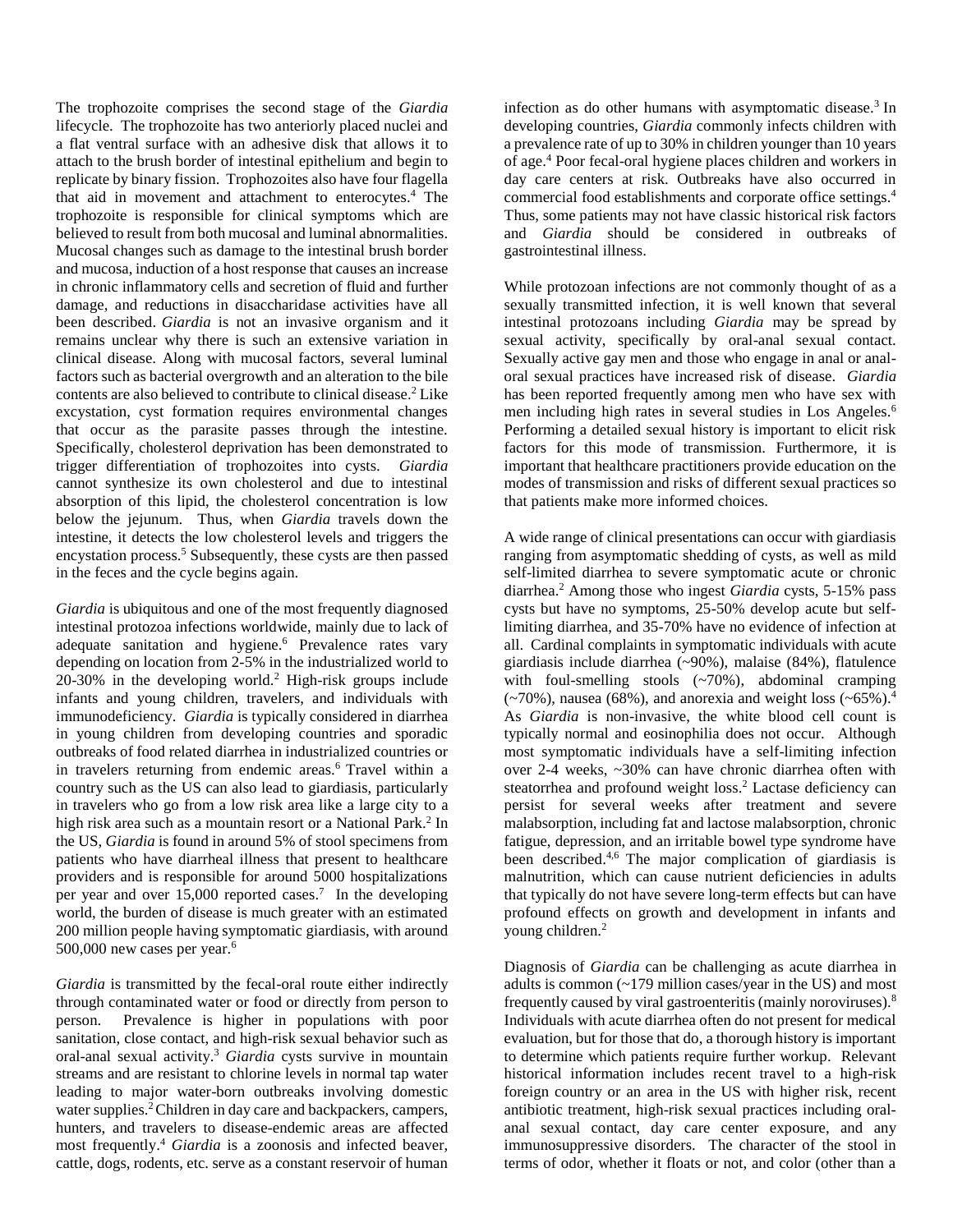bloody) has not been shown to be helpful. <sup>8</sup> Routine stool studies are expensive and positive in only  $~1.5\%$  to 5.5% of patients and not recommended. Routine stool analysis for O&P is also not cost effective, especially in developed countries. However, O&P testing should be considered in cases of persistent diarrhea > 7 days and in those with high-risk activities such as day care exposure, foreign or mountain travel, or men who have sex with men.<sup>9</sup>

If the history suggests an increased risk of giardiasis or diarrhea is persistent, stool for O&P by light microscopy should be considered. Stool O&P examination is the primary diagnostic test, and sensitivity is improved significantly by sending multiple stool specimens (~50-70% for a single specimen, ~85% for three specimens).2,3 As stated previously, *Giardia* is not invasive, so leukocytosis and eosinophilia are not expected. Enzyme linked immunoassays that detect fecal antigens to *Giardia* have higher sensitivity and specificity (>90%) than stool O&P and are becoming the standard diagnostic tests in the  $US.^4$ 

The first goal of treatment for all diarrheal illnesses is to correct dehydration and electrolyte abnormalities, which may be life saving for the elderly and infants.<sup>8</sup> The main treatments for Giardia are metronidazole, tinidazole, and nitazoxanide (**Table 1**). Alternative agents such as quinacrine, furazolidone, and albendazole are available but used less frequently. None of the treatment regimens are ideal because of the high incidence of side effects, the significant failure rate, and the  $contradications$  in certain circumstances.<sup>10</sup> Metronidazole was discovered in the late 1950s and has been the mainstay of treatment for giardiasis for decades and is still widely used. Adverse side effects may occur (**Table 1**). Metronidazole treatment for 7 days in divided doses has an efficacy of 80- 95%. <sup>4</sup> For patients who fail initial treatment, are pregnant, or are breastfeeding mothers, infectious disease consultation should be strongly considered to choose the appropriate treatment regimen. It is important to recognize that when symptoms continue after initial treatment several different scenarios are possible including drug resistance, cure followed by rapid reinfection, non-compliance with treatment, or coinfection with another disease producing organism. <sup>10</sup> Providing patient education about the modes of transmission and safe sexual practices is also key to avoid recurrences.

Proper sewage disposal and water treatment, proper and frequent hand washing and diaper disposal in day care centers, and consumption of only bottled water in endemic areas can be preventative. In endemic regions, uncooked foods that are prepared or washed with contaminated water should be avoided. For campers or hikers drinking mountain water, treating water by boiling for one minute, using iodine purification tablets for eight hours, or use of a proper water filter can reduce risk. 3 It is highly unlikely that giardiasis can be eliminated since other animals constitute a huge reservoir of infection. 2

In conclusion, *Giardia* is a ubiquitous disease that should be considered in patients with gastrointestinal illness characterized by persistent gastrointestinal illnesses often with diarrhea,

malaise, and weight loss. Diagnosis through stool O&P and antigen testing should be pursued in patients with risks of disease or those with persistent symptoms. First line treatment is metronidazole. Patient education about modes of transmission is key to avoiding recurrence. In the case reported, *Giardia* was diagnosed ten days after illness began when symptoms of severe bloating, cramping, malaise, and weight loss persisted. Metronidazole treatment for 7 days was curative and over the next month the patient's weight and activity level returned to baseline. The exact method of transmission was unclear in this patient although hiking and mountain travel and previous exposure to a day care worker with a diarrheal illness may have led to disease.

| <b>Metronidazole</b> | Adult dose: 2 g<br>daily for 3 days<br>OR 250-750 mg<br>TID for 5-7 days | Main adverse<br>effects: nausea,<br>vomiting,<br>metallic taste, GI<br>disturbances,<br>rash, avoid in<br>pregnancy                 |
|----------------------|--------------------------------------------------------------------------|-------------------------------------------------------------------------------------------------------------------------------------|
| <b>Tinidazole</b>    | Adult dose: 2 g<br>single dose                                           | Main adverse<br>effects: same as<br>metronidazole                                                                                   |
| <b>Mepacrine</b>     | Adult dose: 100<br>mg TID for 5-7<br>days                                | Main adverse<br>effects: GI<br>disturbances.<br>dizzy, headache,<br>nausea, vomiting,<br>psychosis rarely,<br>avoid in<br>pregnancy |
| <b>Flurazalidone</b> | Adult dose: 100<br>mg QID for 7-10<br>days                               | Main adverse<br>effects: nausea,<br>vomiting,<br>hemolysis in<br>G6PD deficiency                                                    |

**\***Adapted from Farthing MJ. Giardiasis. *Gastroenterology Clinics of North America*. 1996;25(3):493-515.

### **REFERENCES**

- 1. **Dobell C**. The Discovery of the Intestinal Protozoa of Man. *Proc R Soc Med*. 1920;13(Sect Hist Med):1-15. PubMed PMID: 19981292; PubMed Central PMCID:PMC2151982.
- 2. **Farthing MJ**. Giardiasis. *Gastroenterol Clin North Am*. 1996 Sep;25(3):493-515. Review. PubMed PMID: 8863037.
- 3. **Kucik CJ, Martin GL, Sortor BV**. Common intestinal parasites. *Am Fam Physician*. 2004 Mar 1;69(5):1161-8. Review. PubMed PMID: 15023017.
- 4. **Huang DB, White AC.** An updated review on Cryptosporidium and Giardia. *Gastroenterol Clin North*